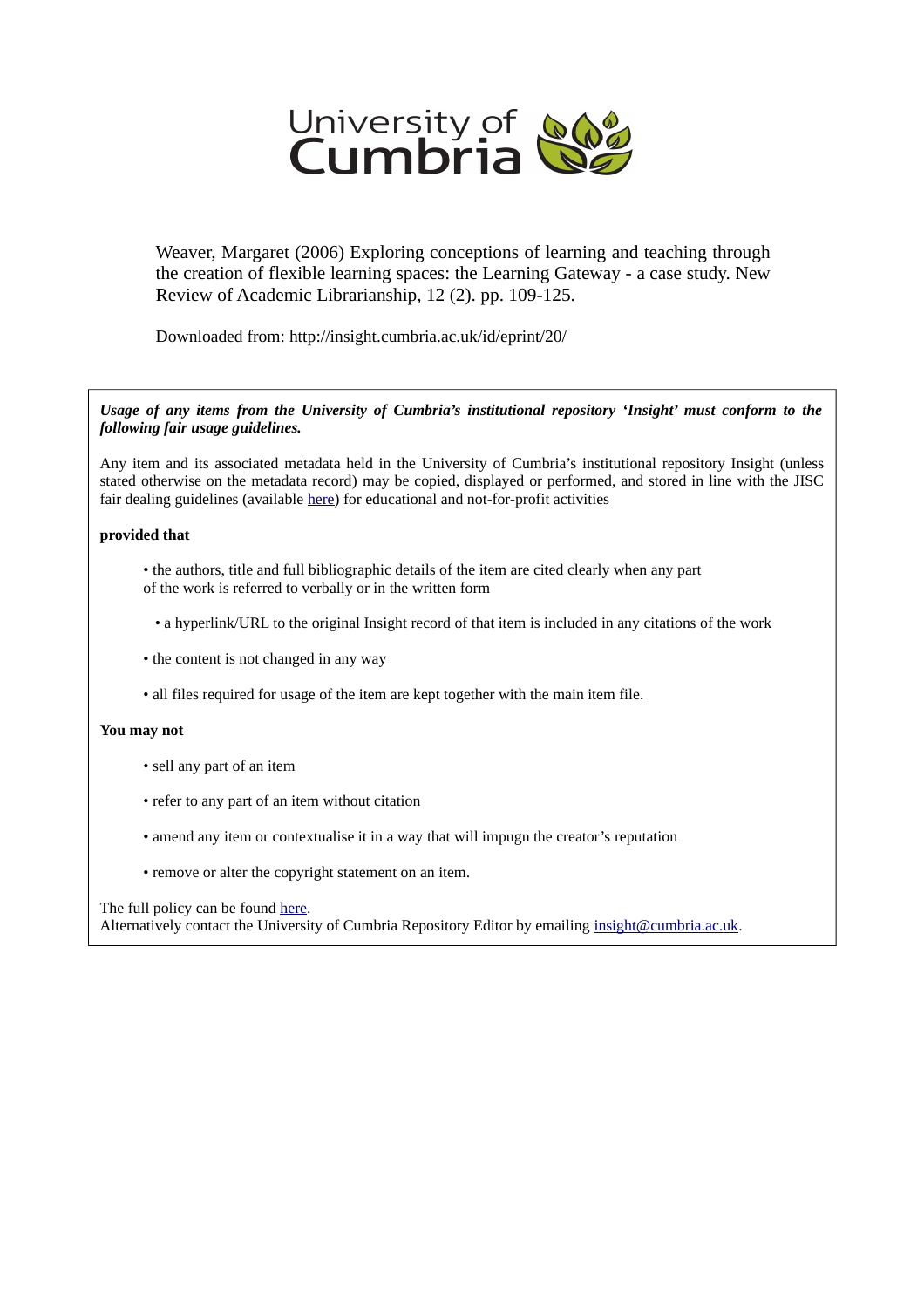**Title Page:**

# **Exploring conceptions of learning and teaching through the creation of flexible learning spaces: the Learning Gateway - a case study**

Margaret Weaver, Head of Learning and Information Services St Martin's College Harold Bridges Library Bowerham Road Lancaster LA1 3 JD

Email:m.weaver@ucsm.ac.uk Fax: 01524 384588

Editorial correspondence: as above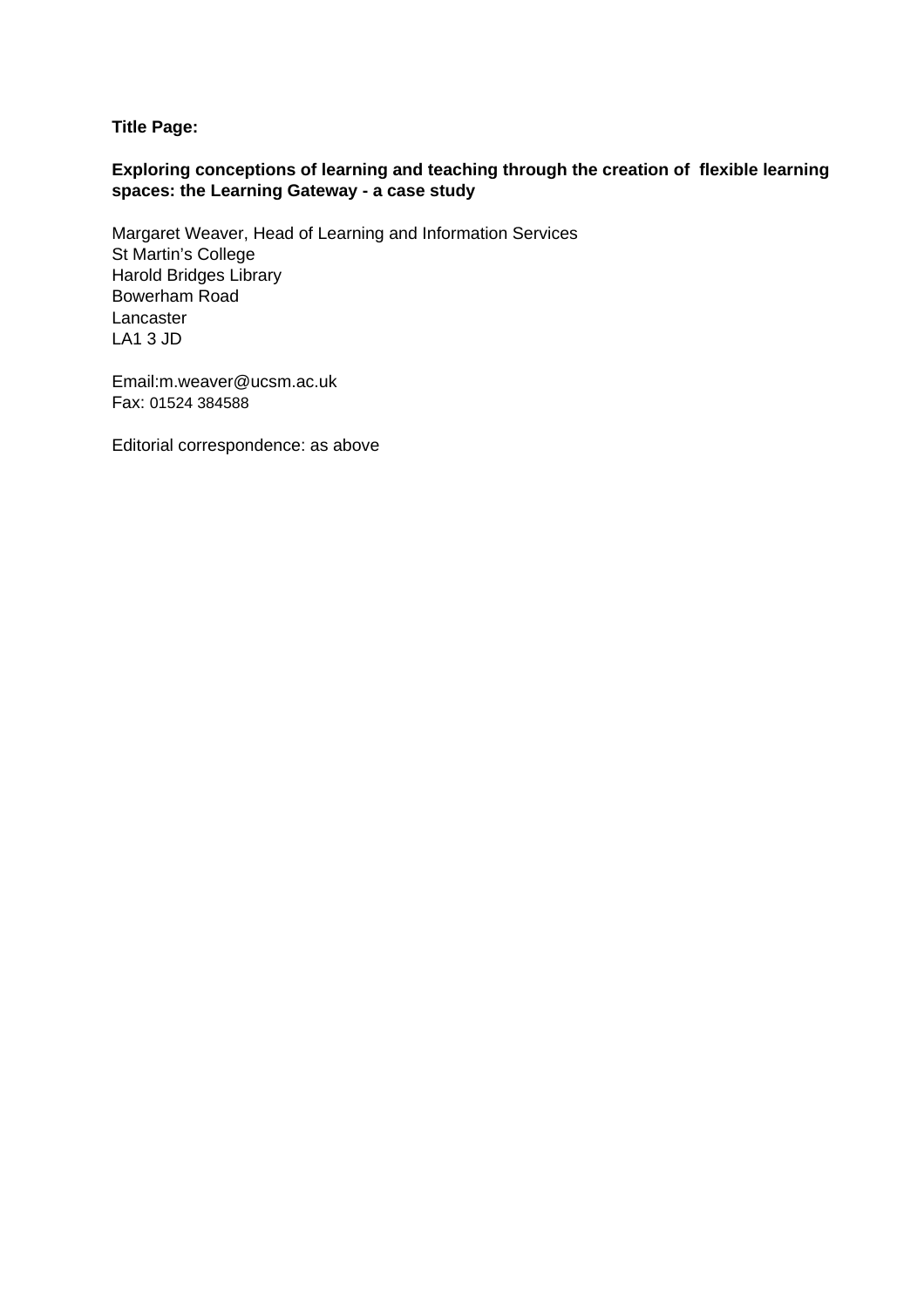## **Exploring conceptions of learning and teaching through the creation of flexible learning spaces: the Learning Gateway - a case study**

#### Abstract

The paper will explore the relationship between the creation of a physical learning space and the changing conceptions of learning and teaching that are being instigated by a building, designed from the outset, with student learning in mind. The Learning Gateway has been created to support students and the development of a new curriculum as St Martin's reshapes itself in the context of the emerging University for Cumbria. At one level, this use of the "estate" and the "ICT infrastructure" as a way to combine physical and online environments is becoming more common in the sector; the Learning Gateway at St Martin's is indeed an example of such a new learning environment. However the above description conceals the complex change process that is at work and the new relationships that are emerging – some of which challenge the established cultures around pedagogy, learning and teaching support, and studentship. The College's Change Academy project has interfaced with the Learning Gateway's creation and is yielding new insights into changing conceptions and roles required to ensure that the Learning Gateway delivers its true potential. The implications for Library and Information professionals wishing to remain at the forefront of learning and teaching developments are explored.

#### **INTRODUCTION AND CONTEXT**

The higher education landscape is changing beyond recognition and the ubiquity of the internet and digital technologies are driving these imperatives, offering new opportunities for the application of ICT in support of flexible learning. Globalisation of the higher education market, economies of scale forced by shrinking unit of resource, and the student expectation of a mass higher education system, including tuition fees, are affecting the way that higher education institutions operate. The employability agenda also impacts on a discerning student population who require key skills in order to live and work in an increasingly technologically focussed, complex workplace. This is true in the UK, Europe and globally.

There are also significant culture shifts towards more flexible use of "classroom" spaces as estates management has assumed more significance and increasing convergence with learning and teaching objectives. A scientific approach to estates management with more focus on effective space utilisation and the direction of a whole institutional response to supporting the core business of learning and research is therefore emerging. This undertaking is supported by the Funding Councils for example by the HEFEC Project Capital Rounds 3 and 4 and work undertaken by the JISC to assist institutions to adapt physical space using ICT. A whole strand of practice and projects is developing to assist practitioners and managers to build, upgrade and/or convert libraries and learning spaces that utilise ICT and that support the new pedagogies of elearning and blended learning. (see sector developments below).

Port (2003) observes that 70% of space in institutions is related to teaching, and highlights new requirements for higher education institutions to take strategic responsibility for their infrastructure. However, it was not the traditional view of space utilisation that first drove the development of the Learning Gateway, but the desire of St Martin's to engage a new user population with distinctive learning needs and aspirations, from a geographically diverse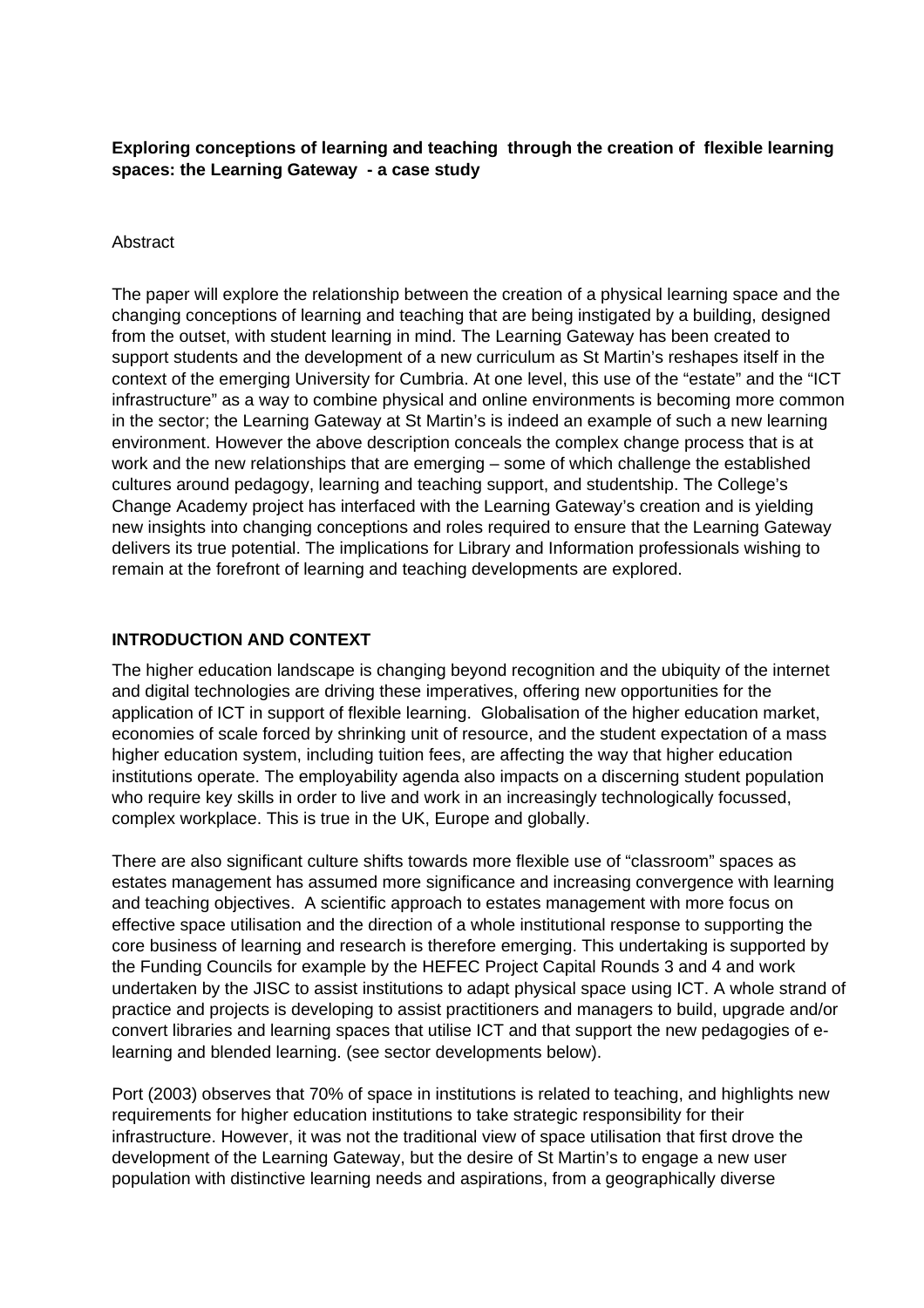catchment area, notably in Cumbria. The possibility of creating a completely different learning space to meet these needs – the Learning Gateway - was conceived in 2003, before extensive national programmes had developed in the UK. The project at St Martin's therefore drew on models from the USA, in particular the work done by EDUCAUSE and the NLII, Denison University and the TLT Group, although it is recognised that there are a number of other internationally advanced institutions providing similar spaces for example in Australia and the USA.

At the centre of the building design was the requirement to build on the existing expertise of St Martin's by the utilisation of independent learning approaches in order to accommodate a wide variety of learning styles. This is acknowledged as a complex area and the work of Smith et al on learning styles points to the need to cater for individual differences and to enable students to learn how to learn. The term meta learner is coined to describe the fully developed lifelong learner, able to benefit from the opportunities offered by e-learning using different pedagogic approaches. (Smith et al, 2005)

It is reasonable to suggest therefore, that exposing students to a variety of approaches in a blended learning environment can increase their confidence and enhance their capacity for meta learning. This view is upheld by Rennie who outlines how experimentation with different pedagogic approaches, in a networked learning environment, can yield significant benefits; for example he indicates that the use of asynchronous technology and interactive learning resource materials may assist learners to feel connected with their peers, and their institution. (Rennie, 2003) Consequently from the outset the space had to deliver this vision of combining advantages found in both the concrete and the virtual environment. The Learning Gateway

 is unlike any other space currently provided by St Martin's and has been built on the Carlisle campus. Begun in March 2005, it was completed in January 2006, and opened officially by Sir Martin Harris, Director of the Office of Fair Access in June 2006, at a cost of £4 million, able to accommodate 500 learners physically at any one time.

# **SECTOR DEVELOPMENTS**

At a national level the significance of new learning space design need is being recognised by the England funding council as part of a ten year policy framework. The HEFCE strategy for e-Learning aims to "encourage co-ordinated strategic management approaches to development of e-learning – through joining up learning and teaching, human resources, IT, and estates strategies – to maximise the benefits of technology across all HEI business activities". (HEFCE, 2005). This work has been undertaken jointly with the JISC and the HEA who are also running programmes that support this area. The JISC programme on **e-Learning and Innovation is concerned with- the use of innovative technologies and models to support e-learning and has funded collaborative projects into how pedagogy and technology can work together to create physical learning spaces of the future.** The JISC eSpaces project at the University of Birmingham is therefore examining how innovative technologies are influencing the physical design of learning spaces in the post-16 sector. Responding strategically on behalf of the HE Library sector, the SCONUL E-Learning Strategy focuses on the need to join up physical and virtual learning and suggests that the SCONUL Advisory Committee on Buildings (SCONUL, 2005) should refocus to encompass learning, teaching and research spaces especially in relation to flexibility and new technologies. Workplace learning spaces have yet to be brought into this schema, although Bates et al (2005) draw attention to the creation of a flexible learning centre as being a "supply side" facilitator that could influence the delivery of workplace learning to hard to reach groups.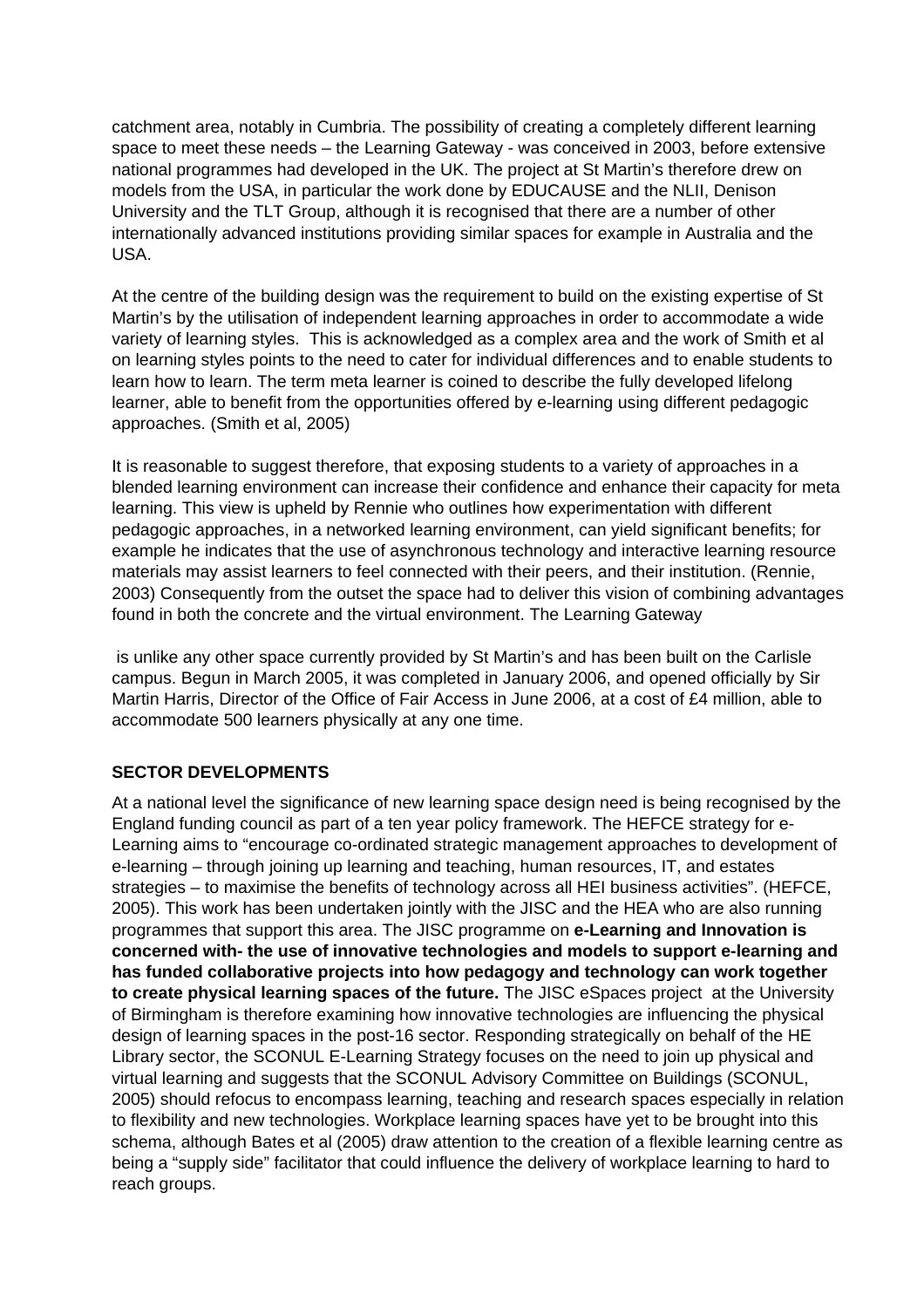## **PUTTING THE LEARNER FIRST**

The rationale for strategising flexible learning space design at the College began with the publication of the College's new Corporate Plan 2004-2009. A whole new learning landscape was envisioned that put the student at the centre, and presented an Academic Strategy whereby flexible and distributed learning was to become the norm in learning delivery. It was also predicated on the principle that this would be achieved by good stewardship of the estate, a new partnership model between Faculties and Services, and a robust ICT infrastructure. In response to these aspirations, an organisational change strategy was developed that involved the creation of a vibrant learning community focussed on providing a blended learning experience to distributed student groups across Lancashire and Cumbria.

Structures and processes which facilitated this step change were identified and the key principle of flexibility was born in the context of providing an integrated learning environment, capable of supporting the modern student experience. The Learning Gateway was envisioned in such a way that it would support curriculum change, shifting cultures in teaching and learning support, and widen participation to under represented student groups. In parallel in 2005, the College won a place on the HE Change Academy programme run by the Higher Education Academy, that has created further capacity to implement these changes, in particular to assist academic staff, course creation teams, and support professionals to embed appropriate use of pedagogy and technology, via multi-disciplinary team working.

# **THE CREATION OF A NEW LEARNING ENVIRONMENT**

The literature supports the notion that physical space can and should influence student learning. Higgins' work on the University as a learning organisation, describes the learning environment as constituting two elements:

- physical resources and surroundings and
- social methods, culture or ethos engendered by these. (Higgins, 1996)

The influence of one on the other is what creates the synergies and shifts required to transform the learning culture at St Martin's. The following top levels aims were formulated to try and achieve the new learning environment. They drew on the literature of collaborative learning. In summary they were:

1. to provide flexible learning spaces so that longevity is considered alongside the technology. "New learning space should be built with the assumption that it will last 30 times longer than any technology that will sit within it…" (EDUCAUSE, 2005)

2. to build an integrated support environment that gives learners more choice and control over their own learning. Collis says that this means it will have all the elements that students and staff need allowing the learner to develop and choose the one that is most suitable. (Collis, 1996).

3. to provide scaffolding mechanisms, "that area of cognitive ability that covers tasks beyond what a student can accomplish, but which the student can complete with some support or prompting" (Higgins, 1996, p.77).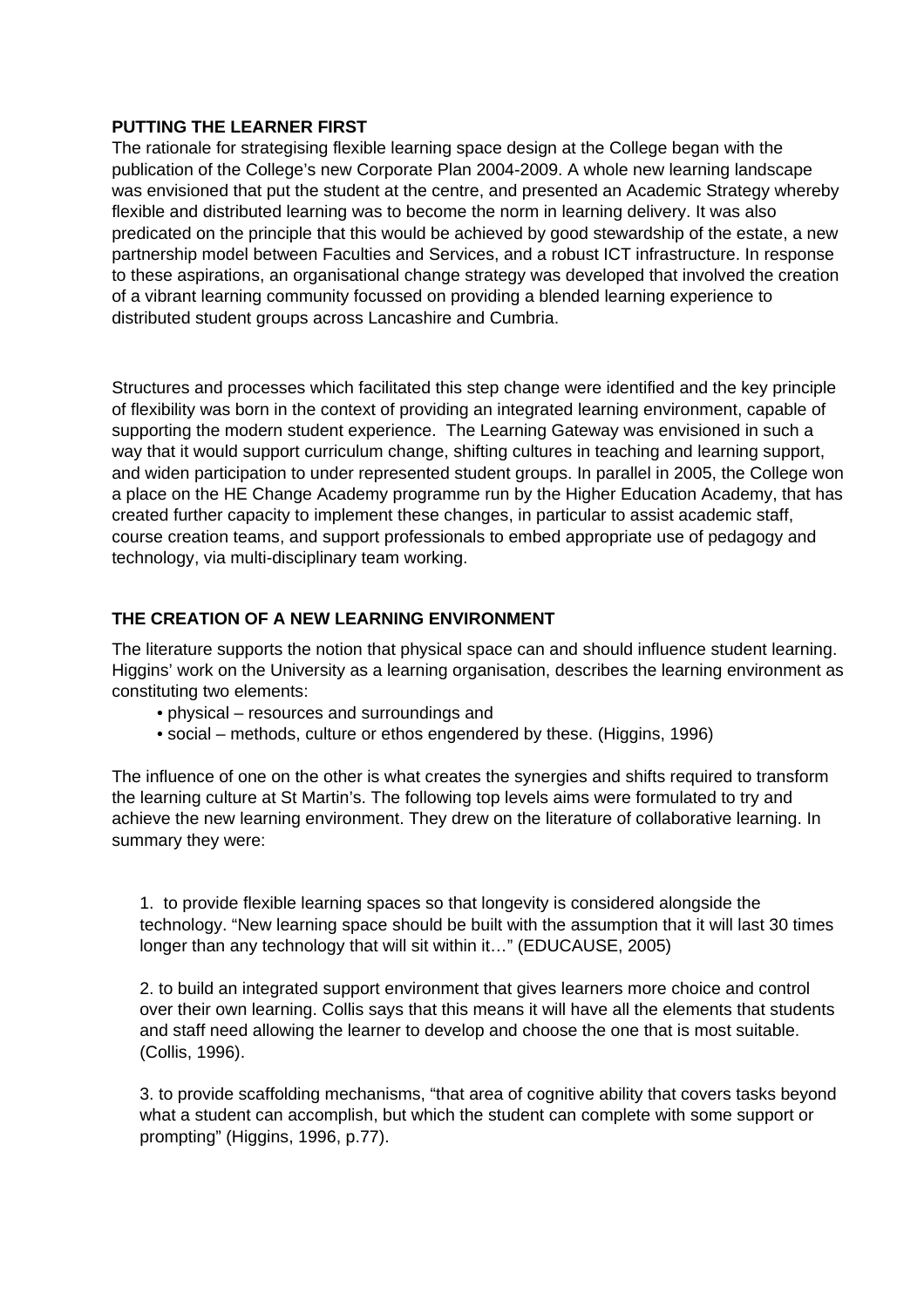A new support post – the Learning Facilitator was created to help students make the most of their learning experience whilst accessing the Learning Gateway's facilities at the College.

The Learning Gateway therefore attempts to embody all these concepts, providing a holistic view of the learner and the institutional support required, in order for students and staff to flourish. Fostering links between the campuses and with partners in Cumbria (regionally, nationally and internationally) is also part of the Learning Gateway's remit. The new University for Cumbria, planned for launch from 1st August 2007, is positioning the Learning Gateway concept at the centre of its plans to build a Distributed Learning Network.

## **UNDERSTANDING THE NEEDS OF FUTURE LEARNERS**

Whilst ICT is not the prime focus of the Learning Gateway, (learning is), the modern student experience (as in life) is increasingly affected by the use of technologies that are becoming successively immersive. The "one-to-one" digital classroom environment described by Liang (Liang et al, 2005) contains a variety of educational computing devices and he says, this trend will continue:

"…in approximately 10 years, more and more students will bring a range of computing devices into the classroom for learning. Ultimately these devices will become indispensable educational tools like pens, papers or chalkboards" (Liang, 2005, p.181)

Once only the province of students on specialist ICT courses, pervasive computing is influencing every aspect of education. The following characteristics of future learners in a distributed context such as that at St Martin's, informed the design of the Learning Gateway and its facilities. It is not claimed that these are unique since many writers refer to them, but using them to inform learning space design from the outset is embryonic in the sector:

- Learners will experience a wide range of technologies and these will be pervasive, for example mobile technologies (phone and personal digital devices) with the expectation that their higher education experience will include the daily use of ubiquitous computing.
- Students will need to feel that his/her personal characteristics, values, career aspirations and lifestyles are accommodated
- Learners who are technologically confident will demand increasingly interactive and exciting experiences
- Students will be prepared from an early age to enter higher education and will have developed their own personal development plans and portfolios, moving freely between institutions to enable a flexible, lifelong educational experience
- Learners will be used to creating their own content via wireless networks and portable devices with the boundaries between entertainment and education becoming increasingly blurred – so called "edutainment" and "Internet2"
- Students will demand help and guidance with their learning at all times and will judge the institution by how well integrated these functions are (including administration)
- Collaborative learning, and peer supported learning will be the norm using ICT students will learn from each other as much as from a tutor
- Social interaction will still be important and social computing will facilitate a sense of belonging

Initially, it was felt that the above description might be more applicable to younger, traditional HE entrants. It is felt however, that mature students will increasingly take on these attributes, but may need additional support to prepare them for their personal higher education experience. An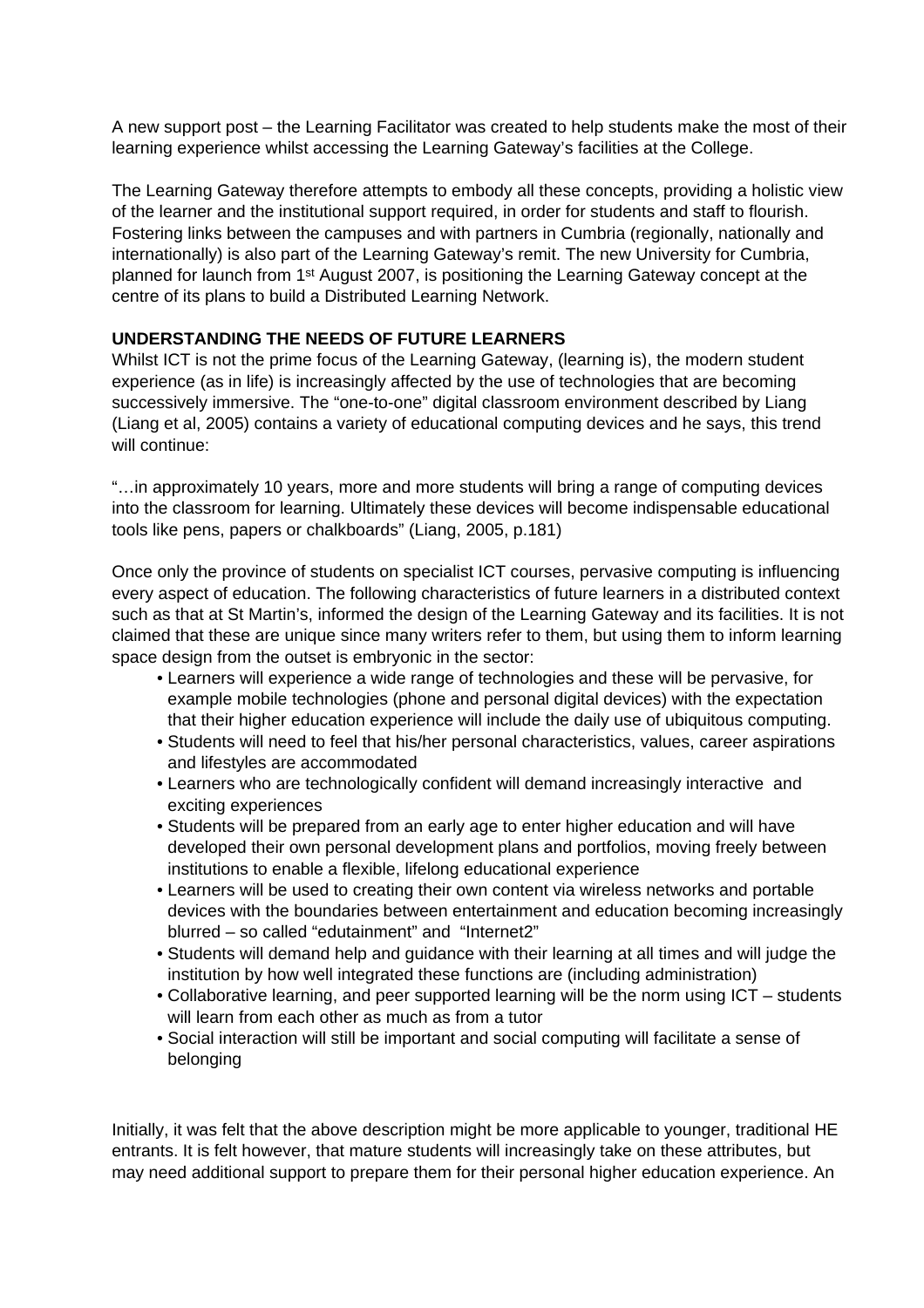overarching trend is emerging, whereby many students may not attend on campus but require all the facilities of a modern University. Student cohorts are merging to become a mix of remote and on campus learners and so the term "distance learner" is less relevant. Similarly, full time students are disappearing in the traditional sense, as many of them already juggle paid employment and family responsibilities with their studies. In the light of the above factors, a decision was taken early on to create a wireless ICT environment to ensure maximum flexibility and engagement by learners – the idea being to allow them to connect their own devices to the network and to give them more control of their own learning environment, providing them with maximum opportunities to learn. Consequently, apart from the service desk pcs, there are no fixed computer terminals in the Learning Gateway.

# **THE EDUCATIONAL PHILOSOPHY OF A NEW LEARNING SPACE**

So, based on the needs of learners and the mission of St Martin's and the emerging University for Cumbria, the learning philosophy that the Learning Gateway espoused emerged. This was achieved over a series of months by discussion and debate in the institution. The strategy was to facilitate organisational development and support the converging roles of tutors, students and supporters that the above scenario suggests. Flexibility was seen as the best way to deliver this experience to learners and to accommodate the emerging partnerships and collaborative learning styles required to bring about the step change in the learning culture, underpinned by a constructivist approach to planning the space. The next section of this paper links the central aims to the building design and facilities of the Learning Gateway.

## **Aim One: Creating a flexible learning environment through new learning spaces**

Once the guiding principle of flexibility was established the architect, Architects Plus, Carlisle was given the design brief

"The Learning Gateway concept is based on the key assumption that the relationship between the physical setting and the students' learning experience is vital and that the latter can be enhanced if the former is designed right from the start".

#### Raymond Whittaker, Architects Plus comments:

"To have such a statement within an architectural brief is unusual and to the architect both daunting and exciting at the same time for it acknowledges that a building is not merely a passive box within which activities take place but a structure that can actively affect how the occupants interact. In fact the brief for the Learning Gateway was unusual in many ways for it did not specify the number or size of rooms but instead spoke of interactivity, flexibility, innovation and institutional pride."

#### And

"The finished building has a simple and transparent logic. At the south end are the main entrance, toilet facilities and primary circulation with the wrap around glazing and the three storey high column acting as a beacon and marker for the facility. At the north end is the lecture theatre, acoustically treated for unaided speech, fitted with IT and AV technology and containing over 140 seats. The theatre acts as a solid bookend to the building and acknowledges the presence of neighbouring residences. Between these two elements are the open plan learning spaces looking out to the campus on the east with a series of individual "flexi-rooms" rooms on the west. The nature of the spaces changes from informal to formal as you rise through the building. The colour scheme has been chosen to differentiate the different layers of the building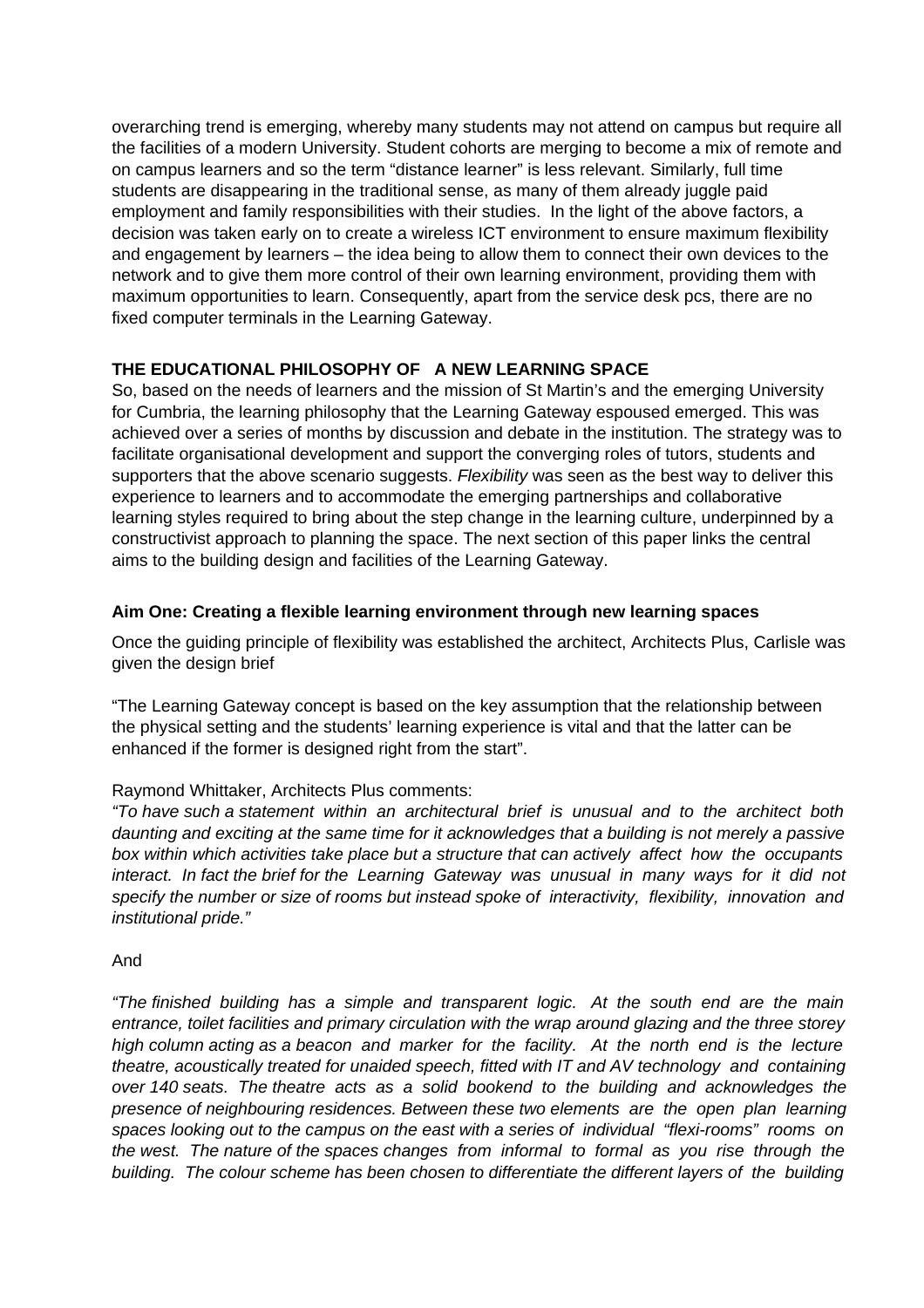without inhibiting how students and staff wish to use the space itself. A design metaphor has been used to shape the learning context – that of the student journey in a Cumbrian landscape. This unorthodox approach arose out of creative thinking techniques derived from the Change Academy project. The results are dramatic. Warm colours have been used for busy traffic areas, and these recede in intensity as you move upwards.

At the heart of the learning spaces is the most dramatic element of the building, a soaring four storey atrium. This demonstrates the transparent open nature of the Learning Gateway and encourages interaction between its users. With large glazed facades and glass partitions and balustrades visibility is a recurring theme in the building. But the atrium also serves practical purposes as well allowing natural light to penetrate into the heart of the building and acting as a natural ventilation chimney drawing fresh air up through the floors and avoiding the wasteful cost of mechanical extract. The Learning Gateway is a bold statement that looks forward to new ways of learning but does not dictate rigidly how it is to be used. It is now up to students and staff to make the building their own and only then will the physical setting enhance their learning experience as the original brief required"

#### Pedagogical Principles of the Learning Gateway's design

To provide a seamless, flexible student experience, it was necessary to plan how the facilities and furnishings in the Learning Gateway would combine both the technological and social elements in support of the blended learning model. It is well documented that e-learning projects that fail are due in part to a lack of integration between technology and people. We wanted to avoid this pitfall. To provide a focus for the work, and to differentiate between traditional teaching space provision and the new learning culture, a set of theoretical pedagogical principles was devised following the learning philosophy outlined above. These were drawn from the literature and by visualising some learning scenarios that the Learning Gateway would afford. (See Appendix 1) The term "SMART"[1] learners was coined to describe the characteristics of active learning that the Learning Gateway espouses. Whilst these principles are contested, not least in the literature, they have been a helpful central framework for designing the space especially as the objective was to support a wide range of learning approaches.

#### Characteristics of SMART LEARNERS

The SMART learners concept was an attempt to capture those aspects of studentship that it was thought, would lead to confident independent learners as signified in the Corporate Plan and that took a constructivist approach (a key concept of social learning). The following framework is simplistic but provided the impetus for design of the Learning Gateway. These concepts interfaced with the aims in the institutional Learning and Teaching Strategy and other best practice models of independent learning. SMART Learners:

- **S**ee the possibilities are open to new ideas and paradigms and keen to experiment
- **M**ake informed choices can critically reflect on their own learning and change their learning style according to the task in hand
- **A**re active learners can initiate their own learning strategies and know how to achieve deep as opposed to surface learning
- Are **R**eady to learn are motivated and self-regulated, not wanting a transmissive style of teaching
- **T**ake control of their own learning environment understand how to learn and work well in a facilitative learning situation

After considering how to implement these within the plan for the Learning Gateway certain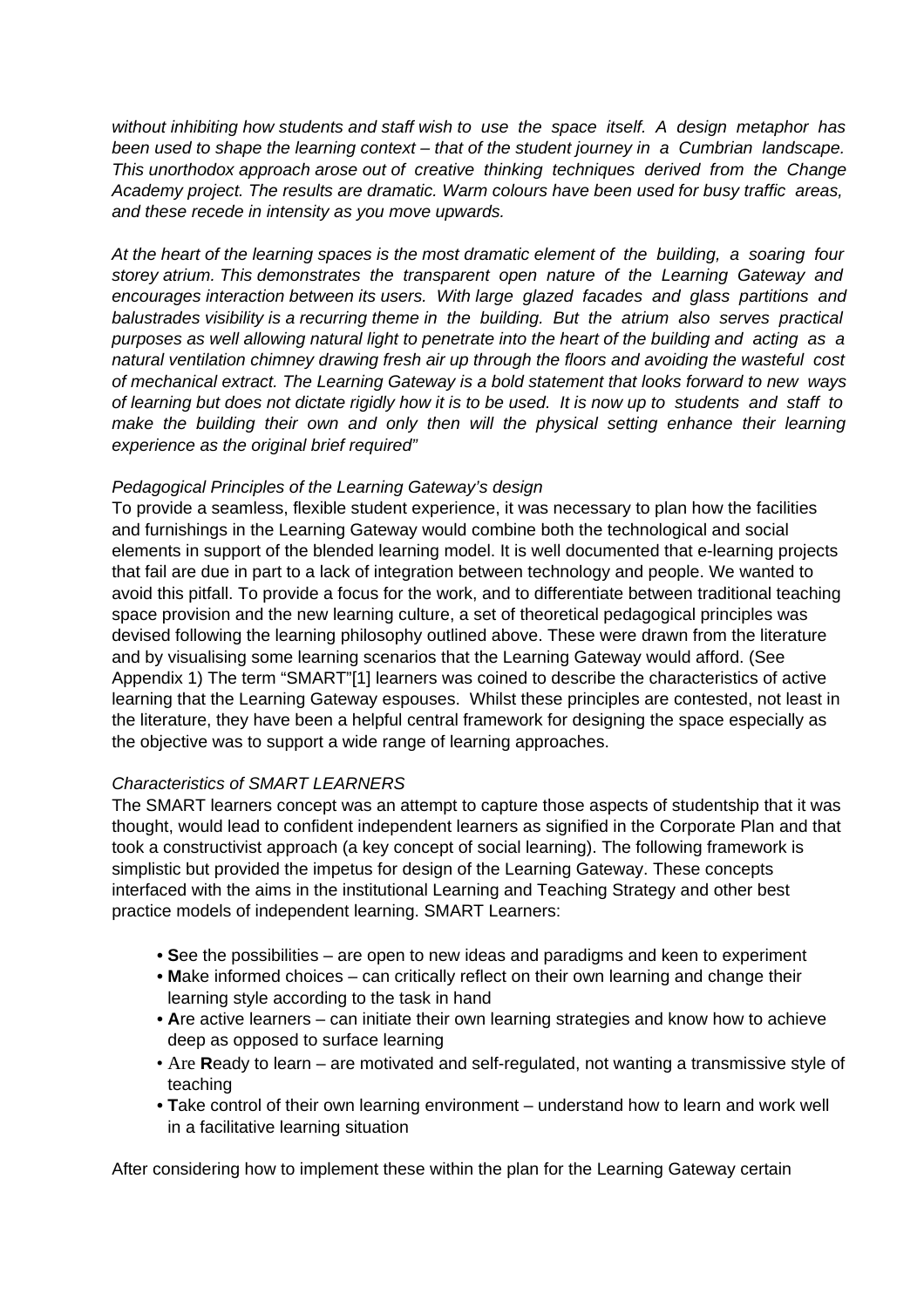questions arose that the design team had to then consider:

- How can the space and facilities be a place where students can grow and develop?
- How can the space be made adaptable so that students and staff can learn from each other?
- Learning how to learn how the space can be used to support independent learning and new partnerships
- How can students and staff learning be supported via the Learning Gateway?
- How can the space suggest and support collaboration without imposing?
- How can we create a welcoming and sustainable learning environment?

By mapping digital media and furniture options to these principles a design for the physical and virtual learning environment emerged. A Steering Group, made up of students, academic and support staff, including the Architect, students and senior managers with responsibility for aspects of the College's infrastructure, was set up to oversee the process and involve stakeholders in the operationalisation of the project.

## The ICT infrastructure – supporting active learning

The focus for this article is not technical, although the infrastructure requirements needed to support e-learning approaches are integral to the construction of the learning environment. The choice of digital media in the wireless networked environment has been informed by the need for security, flexibility, interoperability, scalability and congruence with the Learning Gateway principles. Higher education institutions have some of the best ICT facilities in the UK, and there are many examples of innovation; in this respect, St Martin's may not be ahead of current ICT innovative practice. However the author suggests that the integration of ICT with social, informal and formal learning space, with learner and tutor support, that students own as much as tutors, and that is supporting culture shifts and changing roles, in a unified setting is novel and of value to the sector.

**Implementing mobile and wireless technologies in this context are not without challenges. A balance has to be struck between access and flexibility from a learner perspective alongside the necessity to protect the investment in ICT and necessary levels of network security. The ICT facilities in the Learning Gateway comprise:**

- Wireless network with laptops for loan anywhere in the Gateway
- 150 seat lecture theatre using advanced real time video conferencing and interactive polling
- Scanning, printing, portable video conferencing facilities, resource areas
- Interactive smart boards, high quality data projection, DVD,CD in the ten flexi-rooms
- **Digital data capture/storage and capability for streaming lectures to multiple locations in real time**

**It is interesting also to note that new terminologies had to be found to describe some of the facilities and to highlight their** "difference" to the proposed user community and hint how they might be used in new ways. For example, the term "seminar room" was rejected in favour of "flexi-room" - used to describe the ten glass fronted spaces where learning activities would take place, integrating the engagement with the available technology. After some deliberation, the open spaces were named "community learning spaces" to signify their shared used i.e. between students, tutors, supporters, visitors and potential learners. Interestingly, the bigger concept of "sharing" in higher education is being hotly debated in academia. Synergies between the various areas in the Learning Gateway have yet to be properly evaluated.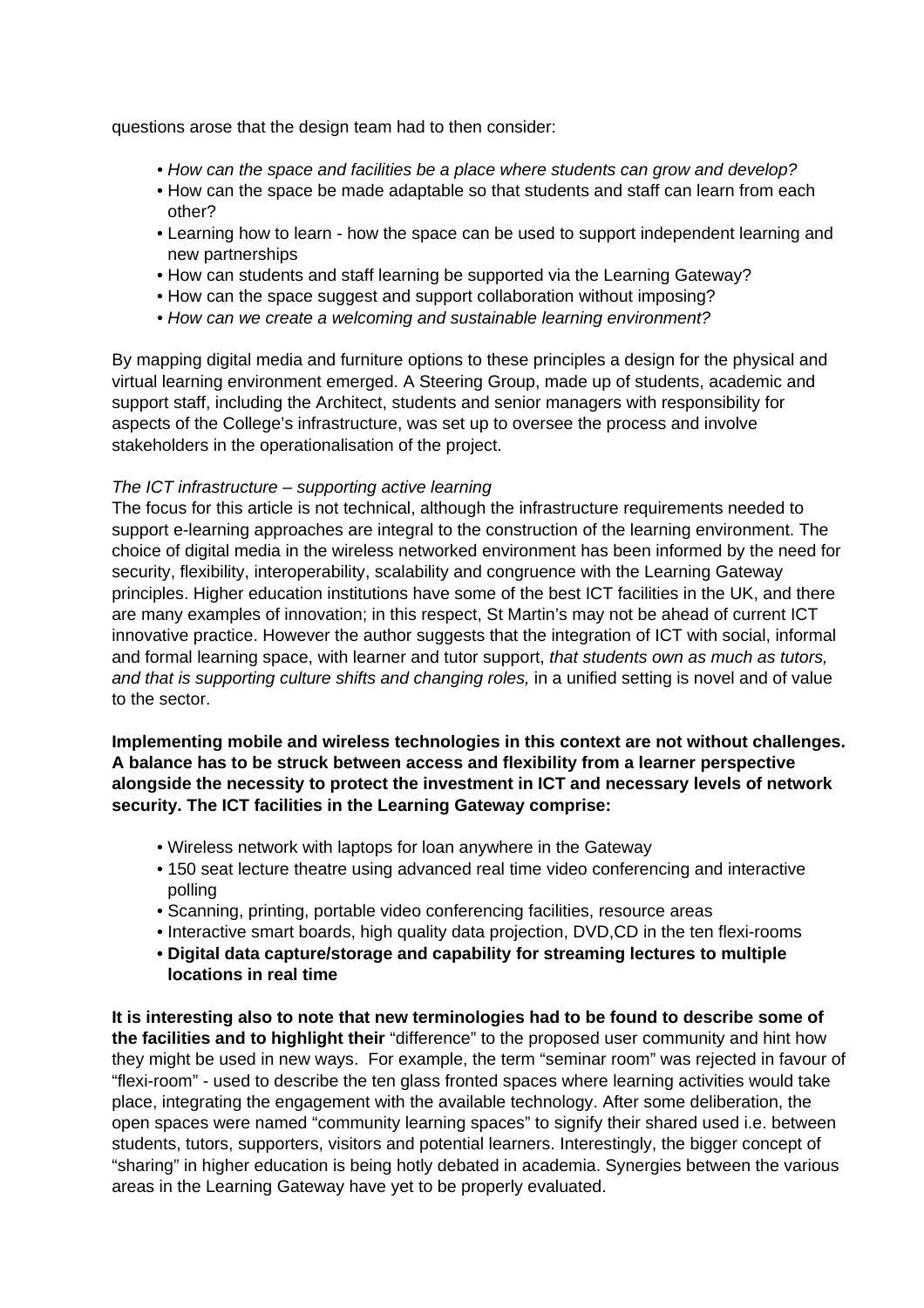## **Aim Two: Building an integrated support environment developed in partnership with academic and support staff**

Creating an innovative technology rich learning space like the Learning Gateway is only the first stage in the learning process. Implementing the services, facilities and support and ensuring that they in turn drive the envisaged changes in tutor and student approaches towards facilitative learning are a massive cultural change for any organisation. The College's Corporate Plan mentioned above had already outlined the vision for establishing strengthened partnerships between academic and support staff and conveyed the commitment to embed student-led learning support across the institution. The Change Academy project however, allowed St Martin's to apply the concepts of the Learning Gateway to the overarching plan, and to create a synergistic framework that would support and engender the required cultural changes without imposition. Rather, it would build on the progress made to integrate flexible learning approaches to date and suggest a process for staff (academic and support) to engage with, in pursuit of continuous improvement and supported staff development. The aims of the Framework – called Taking Flexible and Distributed Learning Forward Together – are shown in Appendix 2. It is not the aim of this paper to describe it more fully here and clearly the framework is only partially implemented at this stage, but the intention is to highlight how the Learning Gateway is a catalyst in orchestrating the required shift in the learning and teaching culture. The aptly named "Gateway Process" has been designed within the Framework to describe the bringing together of a new "academic team" – made up of staff from various professional disciplines in the College, including, academic quality, library, learning technology, ICT, staff and student support professionals. This includes the setting up of a Learning Technology Development Unit from September 2006 that interfaces with Faculties and Services in partnership working modes.

# **Aim 3. to provide scaffolding mechanisms to learners and tutors**

**The Change Academy Framework is designed to be a tool that will support tutors and support staff in their praxis. It contends that in order to build a strong learning community, conversations have to take place about emergent learning and teaching strategies and that these conversations have to be facilitated and evaluated on an institutional basis. The College's Centre for the Development of Learning and Teaching operates from the Learning Gateway and is already enabling links between Learning and Information Services' Learning Facilitators to be established such as** undertaking shared projects and evaluation. It can be seen that measuring the utilisation and take-up are essential and a number of success criteria have been established, not least extension of the Gateway concept to other campuses and sites. Student and tutor support mechanisms include staff development courses, bright ideas sessions, demonstrations and one to one consultations. The Gateway Process will in time form an integral part of the academic learning and teaching infrastructure.

Student-led support is being monitored but has been part of the design process – that is promoting social groupings and conversations aiding group discussion, collaboration and teamwork. This is demonstrated in the choice and arrangement of the furnishings: social learning space – comfortable seats and informal groupings, touchdown space for short stay and circular, modular furniture.

The TLTP sets out a helpful framework of important teaching/learning activities for a learning space to support and comments:

"The value of any learning space can be increased with appropriate training and support; evaluation (examining ways in which facilities are used, misused, and not used) can often point out ways in which training and support can be improved."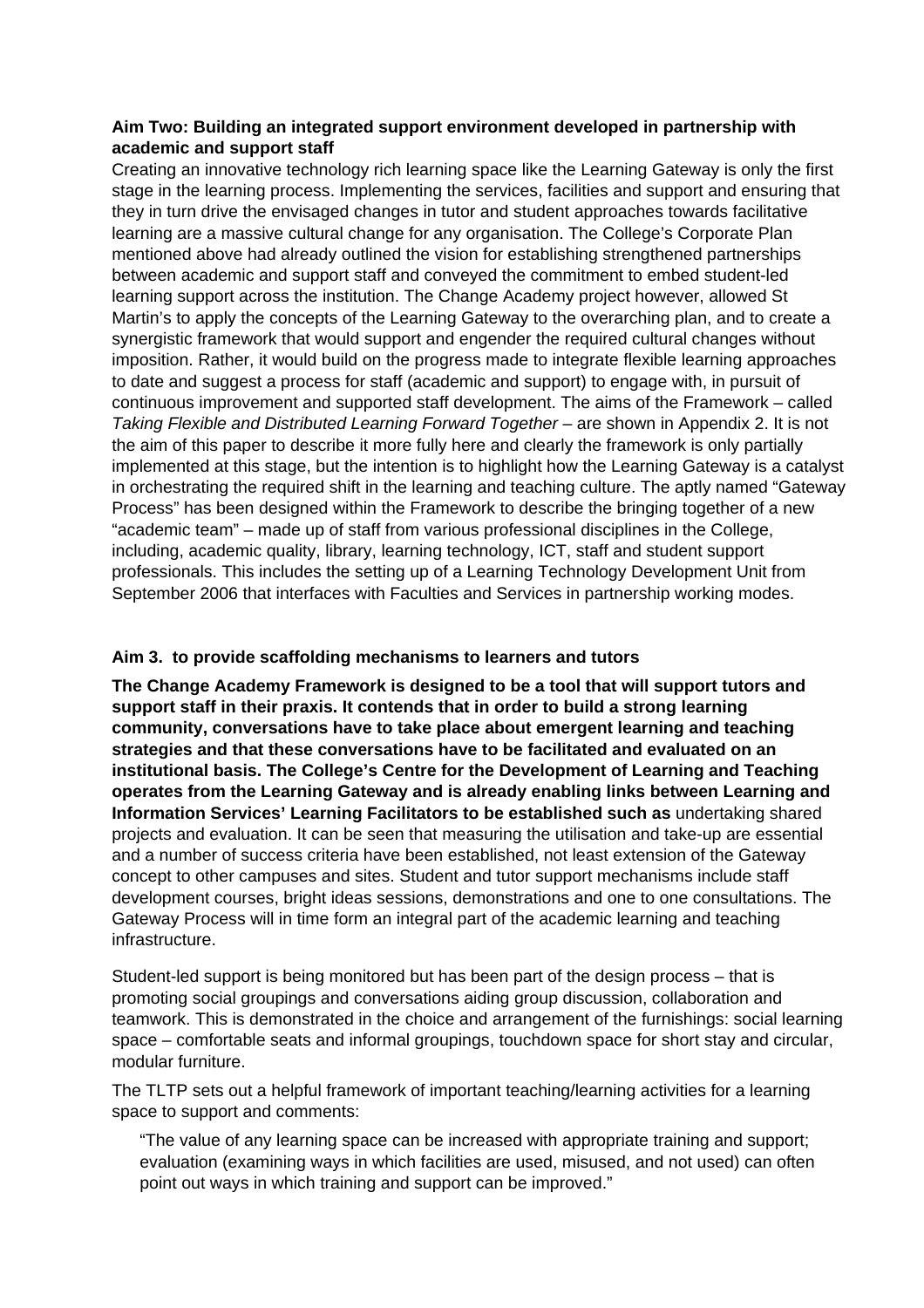http://www.tltgroup.org/programs/Teach/Eval\_Plan.htm

Central to the concept that the Learning Gateway embodies is a deep understanding of the role that students play in shaping their own learning experience. Students will form a major part of the ongoing evaluation of the space and some interesting themes are already emerging, such as how to behave in a flexible learning space, the rules around what can and cannot be supported and the power that the new environment has given to students, plus the concomitant message that sends out to staff. An Evaluation Plan has been drawn up and will be executed during 2006- 7; it is essential that the group steering the evaluation engage critically with the student and tutor experience and the support staff experience of interaction in the Learning Gateway. These perspectives combine in ways not hitherto encountered, making the environment decidedly experimental and thus a fertile bed for further research. Investigative research on personal learning experiences, such as those taking place in the Learning Gateway, must take into account individuals' views of learning and teaching.

# **CONCEPTIONS OF TEACHING AND LEARNING**

The literature accurately conveys that tutor and student conceptions are deeply held beliefs that affect approaches to teaching and study. (Prosser and Trigwell, (1997), Hockings, (2005), Kember (1997), McShane (2004), Eley, (2006). The Change Academy team independently came to this conclusion and have identified the following factors to support their work and that of the Framework for action:

•Teachers' perceptions about teaching are inextricably linked to tutor perceptions about student centredness and how flexible and distributed learning approaches can be utilised and combined

•Tutors have their own theories and perceptions about teaching practice that are culturally derived and value laden

•Consideration of teaching perceptions has to be a key element in cultural change that is concerned with shifts in learning and teaching, especially where this change involves a move towards e-learning (Change Academy, St Martin's College, 2005)

This work will be reported in full elsewhere, but it is the contention of the author that in order to assess the impact of a holistic learning environment, such as the Learning Gateway, student and support staff conceptions must also be studied. Further, research by Kember and Kwan suggest that approaches to teaching have both a relational (contextual) and a preferred (conceptual) aspect (just like student approaches to learning). Their model linking conceptions of teaching and teaching approaches with learning outcomes, (p.471), allows for contextual influence such as institutional factors (including stability) to affect tutor styles.

"If conditions are suitable, lecturers will normally adopt the approach which is consistent with their deep seated beliefs about teaching. If they move away from this preferred approach to any extent, it will be because of other factors in the model; institutional influence, curriculum design or student presage factors" (Kember and Kwan, 2000, p.487).

They further conclude that certain conditions need to be in place before tutors will leave their preferred style and adopt alternatives; one of these conditions is "teaching rooms which are not conducive to the type of teaching preferred by the lecturer", another is team teaching. This finding has implications for the availability and design of new learning spaces, like the Learning Gateway, that have been purposively built to support variant forms of learning and lends weight to the premise that environments that support a wide variety of teaching approaches might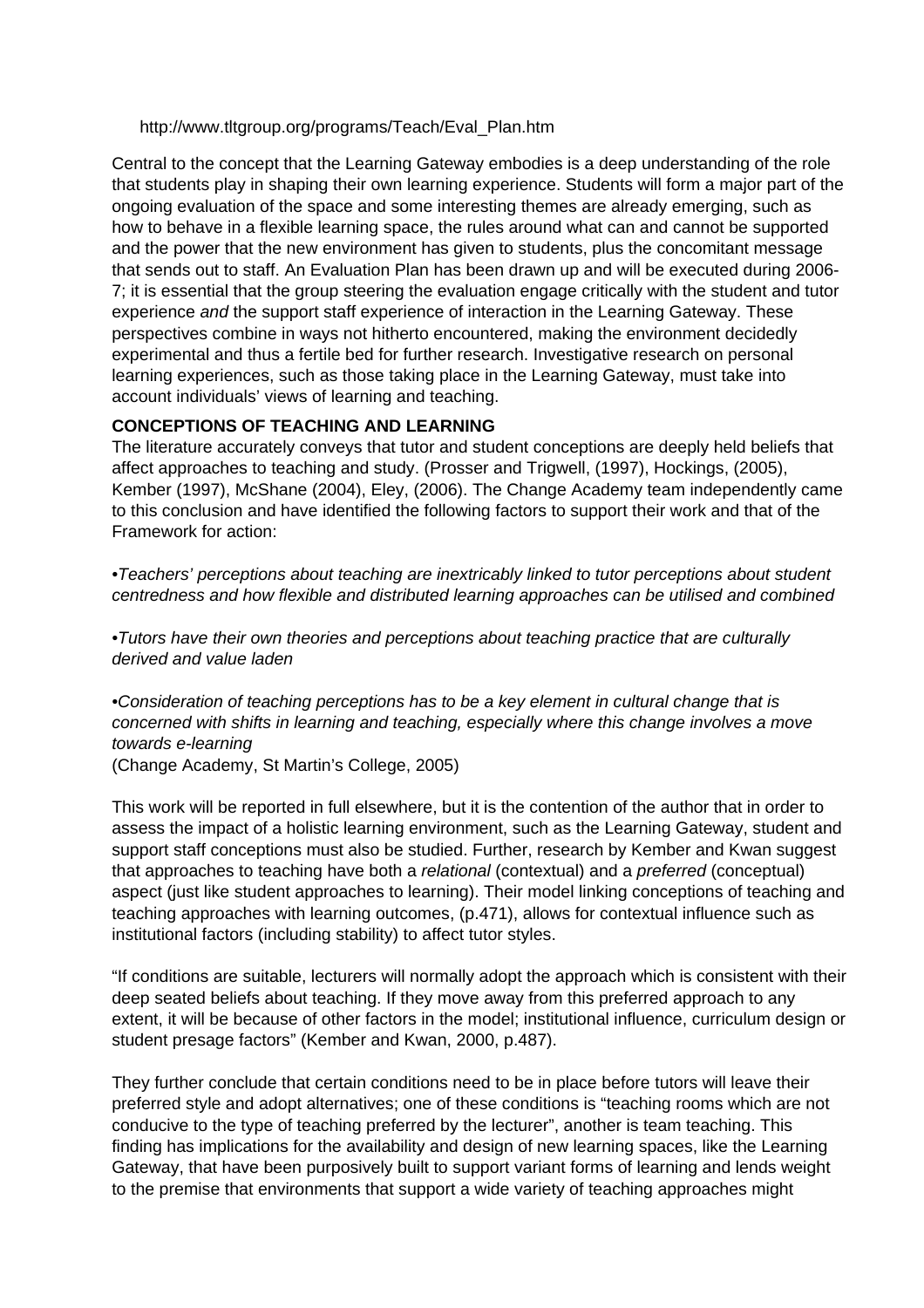themselves lead to a wider take-up and use. This study is important because it specifically mentions the classroom space as being a contextual factor and by implication a possible contributor to supporting a change in tutor approaches. Having said that, they are less certain about whether contextual factors can actually change tutor conceptions: "it is surely hard for an institution to affect these deep seated beliefs"

Regarding student conceptions of learning, and the support they need, the Learning Gateway Facilitators undoubtedly have this remit. However it will be important to focus on expectations as well as actual requirements, since there may be a difference between what students want (just tell us what to do!) and the independent learning paradigm (go and find out!) that the academic strategy purports. Jamlan's point, writing about e-learning, has resonance with the aspirations for the Learning Gateway:

"Like teachers, students tend to be creatures of habit used to status quo teaching methods; changes must be at a pace that students are comfortable with. Students must therefore be strategically transitioned to e-learning and not simply dumped in the deep end" (Jamlan, 2004, p.  $\lambda$ 

# **IMPLICATIONS FOR LIBRARY AND INFORMATION PROFESSIONALS**

This paper has exposed a complex set of factors that have come together to form a new learning environment within a single institution. Hopefully the author has persuaded the reader that the Learning Gateway is not just a building – but a metaphor for change and a driver of institutional academic and cultural development - that might be replicable or have value elsewhere. This outcome has not been brought about by accident, but by the purposeful juxtaposition of strategy, vision and leadership exhibited by staff in a number of departments including Learning and Information Services. It signifies a sea change for St Martin's and has implications for library and information professional (LIP) roles generally. The key to remaining a relevant and effective protagonist in the student experience of the future, will depend on the alignment of individuals' career aspirations with educationalist perspectives, having an in-depth understanding of what meta-learners require, and able to work confidently with academic, technical and support staff across organisational structures.

LIPs are well placed to take this forward and demonstrate that LIP roles are both adaptable and multi-faceted; LIP staff will need to assume new identities in order to fulfil this goal and acquire hybrid skills and knowledge that bridge information work pedagogy and technology. These characteristics include learning facilitation, educational design, content creation, application of learning technologies within and between subject disciplines, becoming leaders and innovators in the application of pedagogical approaches to learning support. To some extent LIP staff have always been space managers and service planners, able to assist students to achieve their learning goals, and this will still be required, but at an institutional rather than at a service level. What LIP staff are good at is building excellent networks across service boundaries and understanding the student perspective from multiple viewpoints. This expertise will be required at all levels of the staffing structure, to combine and connect aspects of the learning environment, blending the changes we want to promote in student learning with the support we must give staff to achieve it. This imperative needs to go far beyond the strategic exploitation of learning resources and the embedding of ICT, to ensure that LIP staff are true partners in the academic enterprise supporting and driving meta learning and student success.

# **CONCLUSION**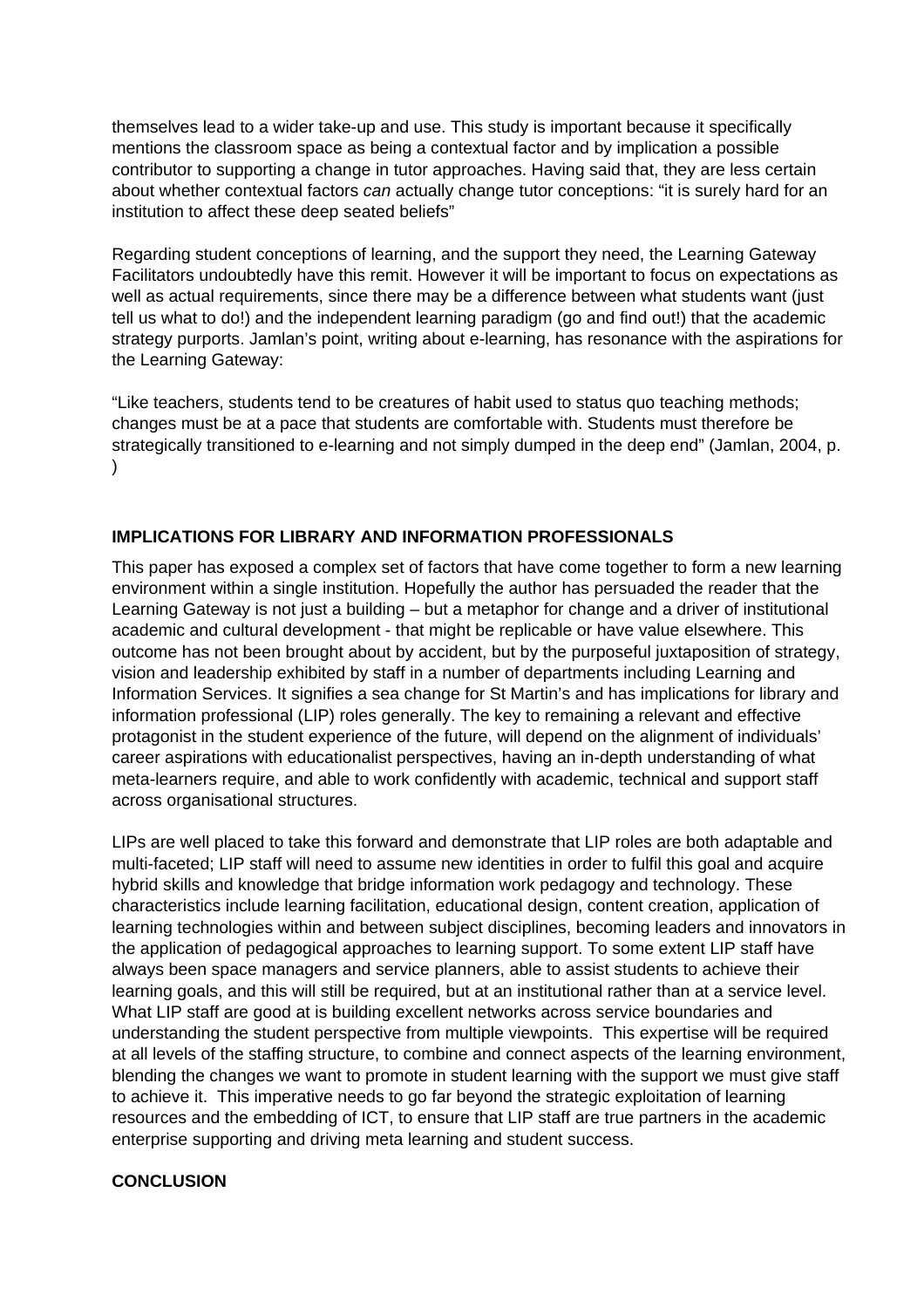It is axiomatic that environments that truly engage with the multiple perspectives of learners and tutors, must also examine the conceptions of support staff whilst developing a strong underpinning pedagogical framework. To be successful, part of the framework must therefore accommodate the varying conceptions of all players: students, tutors and supporters in order to create useful learning environments. New roles are emerging and different ways of working are required facilitated by innovative learning spaces. The combination of these conceptions as facilitated by the learning environment is little understood. Interactions between people and technology are affording synergies and opportunities, but it is only through a deeper understanding of learning that library and information professionals will be able to provide holistic support services. . The author is currently researching into this area at Sheffield University

# **REFERENCES**

Bates P, Hunt W, Hillage J. (2005) Learning at Work: Strategies for Widening Adult Participation in Learning Below Level 2 via the Workplace a Scoping Study. Learning and Skills Development Agency http://www.employment-studies.co.uk/summary/summary.php?id=052230 Accessed 20/02/05

Collis, B. (1996). Tele-learning in a digital world – the future of distance learning. International Thomson Computer Press

Denison University: http://www.denison.edu/Accessed 17/07/2005

EDUCAUSE. (2005) Learning Space Design in the 21st Century: www.educause.edu/ir/library/pdf/NLI0446.pdf

Eley, M. G. (2006). Teacher's conceptions of teaching and the making of specific decisions in planning to teach. Higher Education, 51 (2) March, p.191-214)

HEFCE (2005) HEFCE Strategy for e-Learning. http://www.hefce.ac.uk/pubs

Higgins, C. et al. (1996). Researching into learning resources in Colleges and Universities. Kogan Page, Practical Research series

Higher Education Academy: Change Academy programme 2005 available at: http://www.heacademy.ac.uk/changeacademy.htm

Hockings, C. (2005). Removing the barriers? A study of the conditions affecting teaching innovation. Teaching in Higher Education, 10 (3) July, p. 3'113-326

Jamlan, M. (2004). Faculty opinions towards introducing e-Learning at the University of Bahrain. International Review of Research in Open and Distance Learning. http://www.irrodl.org. Accessed 30th August 2005

Joint Information Systems Committee (JISC). E-spaces Project, University of Birmingham http://www.ldu.bham.ac.uk/JISC%20Espaces%20project/espaces.htm

JISC e-learning programme: http://www.jisc.ac.uk/index.cfm?name=elearning\_innovation

Kember, D. (1997) A reconceptualisation of the research into university academics' conceptions of teaching. Learning and Instruction. 7 (3), p.255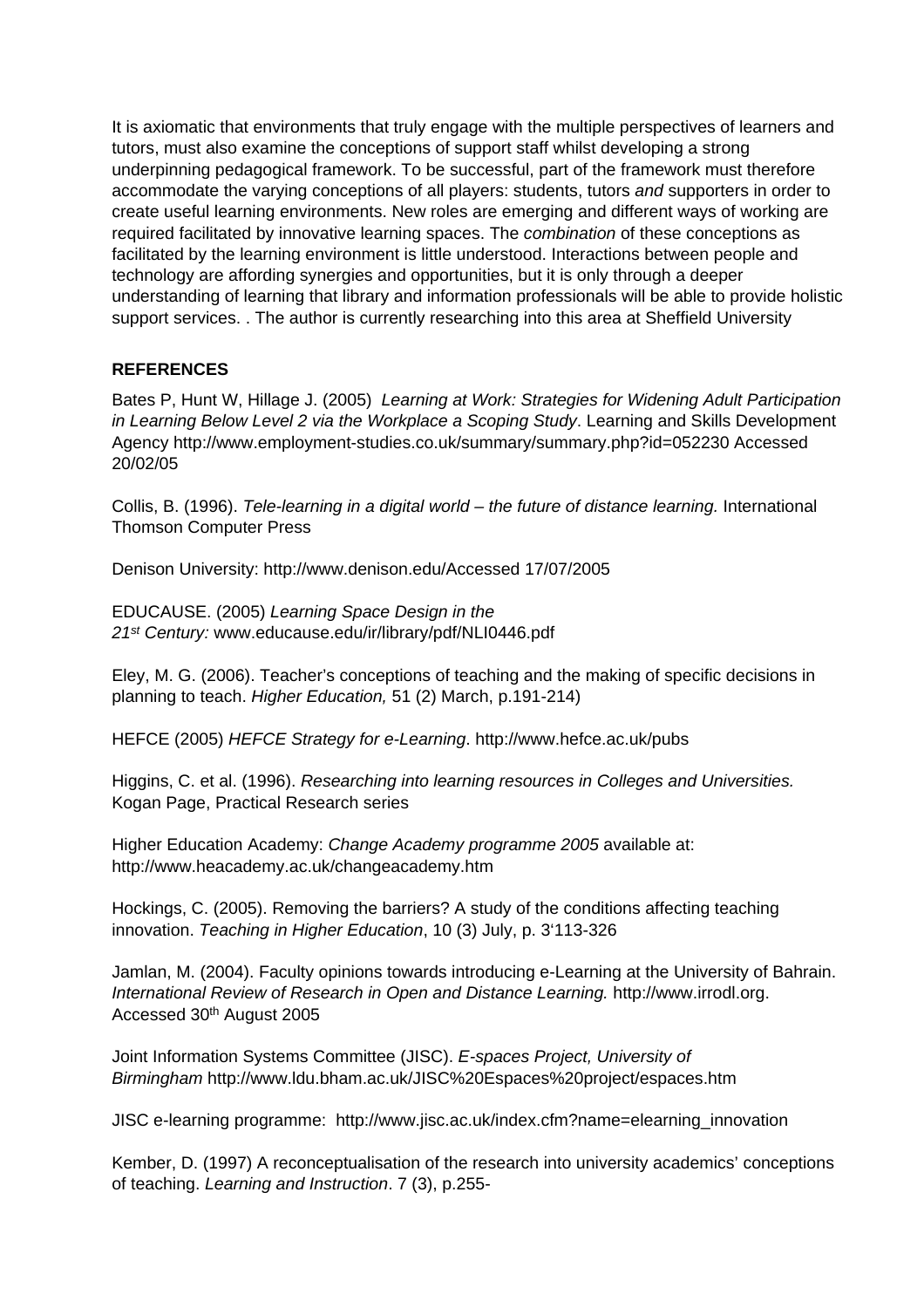Kember, D. and Kwan, K-P (2000) Lecturers' approaches to teaching and their relationship to conceptions of good teaching. Instructional Science, 28, p.469-490.

Konings, K. D. et al. (2005). Towards more powerful learning environments through combining the perspectives of designers, teachers and students. British Journal of Educational Psychology, 75, p.645-660

Liang, J.-K. et al (2005). A few design perspectives on one-on-one digital classroom environment. Journal of Computer Assisted Learning, 21, p.181-189

McShane, Kim. (2004). Integrating face-to-face and online teaching: academics' role concept and teaching choices. Teaching in Higher Education. 9 (1), January, p. 3-16.

Port, J. (2003). Physical infrastructure for teaching and learning. JISC ICT Strategic Workshop

Prosser, M. and Trigwell, K. (1997). Relations between perceptions of the teaching environment and approaches to teaching. British Journal of Educational Technology, 67, p.25-35

Rennie, F. (2003). The use of flexible learning resources for geographically distributed rural students. Distance Education, 24(1), p25-39

Richardson, J. (2000). Conceptions of learning. In: Richardson, J. (2000) Researching student learning: approaches to studying in campus based and distance education. SRHE/OU Press, p. 33-50.

SCONUL, (2005) SCONUL E-Learning Taskforce, Final Report http://www.sconul.ac.uk/activities/elearning/papers/finalreport.pdf

Smith, C.D. et al, (2005) Equipping the individual learner for lifelong e-learning. Lifelong Elearning, Proceedings of the EDEN 2005 Conference, University of Technology, Helsinki, p. 54- 59

TLT Group. Planning and evaluating learning spaces http://www.tltgroup.org/programs/Teach/Eval\_Plan.htm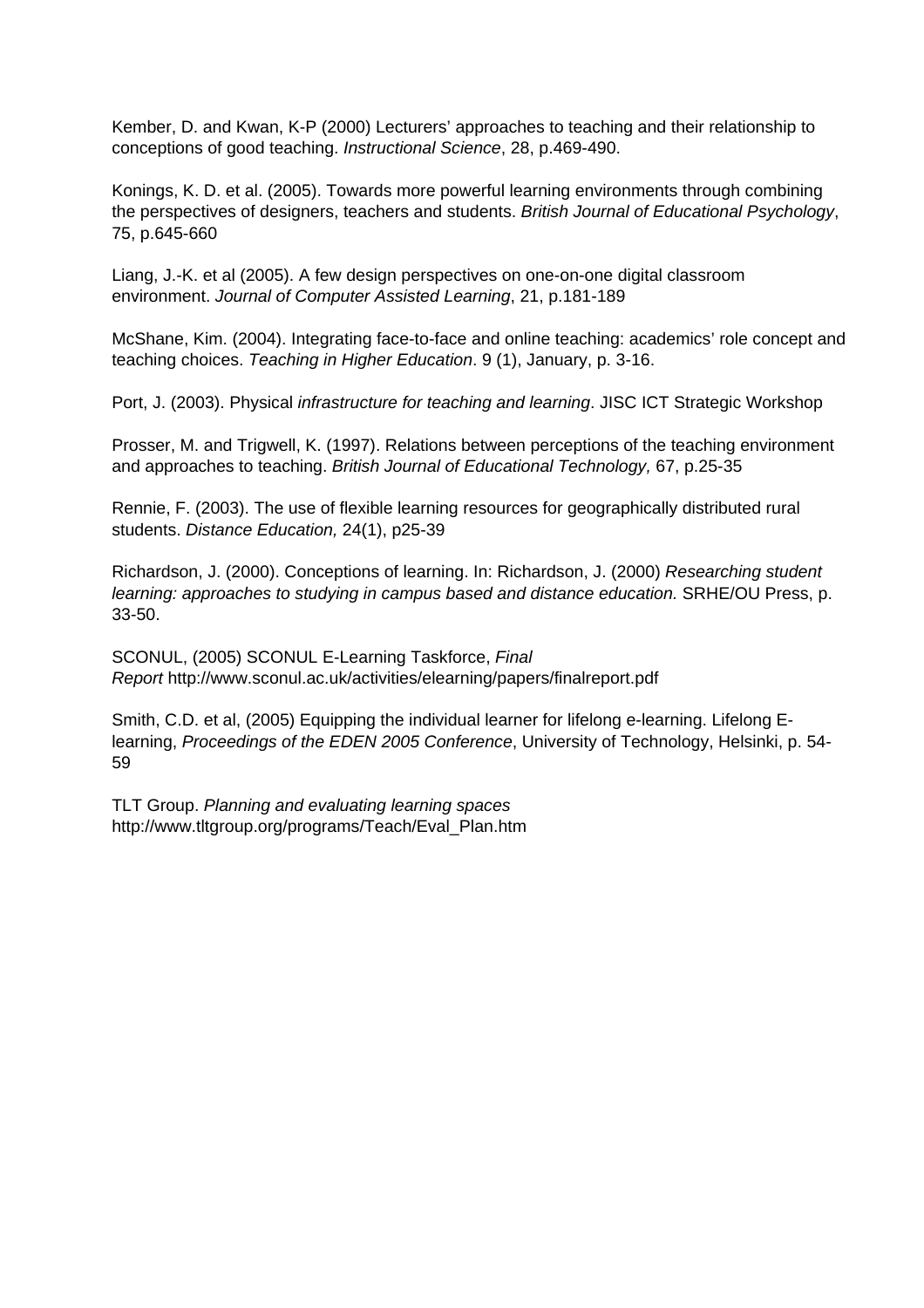# **APPENDIX 1**

## **Pedagogical Principles underpinning the Learning Gateway concept The Learning Gateway should:**

- Assist students to actively construct **new meanings** as they interact with their environment and encourage student-student communication as well as teacher-student communication. (flexible space, student bookable space, welcoming, circular seating pods, free movement)
- Encourage students to **learn by conversation not isolation** (comfortable seating, grouping and design of furniture, social learning spaces, walk up computing)
- Be attractive and aesthetic to **motivate and excite learners** (colours, visual impact and cues, design, functionality, light, )
- Promote social interaction to **facilitate learning** (seating pods, video conferencing, few rules, learning facilitators, tutors etc)
- Create a **culture of collaboration** by outreach to potential learners and partners (Video Conferencing, streaming, webcams, flexible access policies)
- Give learners and tutors **control over their own learning environment** to promote deep learning and support independent learning (adaptable space, few rules, learning facilitation, space to experiment, portable furnishings)
- Actively support connected behaviour that facilitates **interactivity between tutors and learners** - one to one- and one to many (lecture theatre interactivity, student booking systems; free movement between spaces, ICT facilities)
- Support **a diversity of learning styles** and empower learners to think about their learning situations and adapt their physical environment accordingly (moveable furniture; variety of structured and open space, mobile technology)
- Create an **inclusive social support network** for students. (inclusive policies, partnership services, student engagement, implementation of the new academic team – the Gateway process – Change Academy)
- **Remove barriers to learning** by providing technology that "works" for all, and by welcoming students with disabilities via adaptive facilities to anticipate need (wireless technology, accessibility, adaptations for wheelchair users, hearing loops, guides, training, learning support services)
- Support the creativity, experimentation, and enquiry of learners to **uncover potential new uses of the technology and facilities** (laptops, learning facilitators, observation studies, logs, and ongoing evaluation and reflection)

# **APPENDIX 2 – THE CHANGE ACADEMY FRAMEWORK FOR ACTION**

# **TAKING FLEXIBLE AND DISTRIBUTED LEARNING FORWARD TOGETHER**

#### **CORE AIM: TO ENGAGE ALL STAFF INVOLVED IN ACADEMIC DELIVERY IN A SUPPORTIVE PROCESS THAT ENCOURAGES THEM TO FURTHER EXAMINE FLEXIBLE DISTRIBUTED LEARNING, INCLUDING E-LEARNING OPTIONS AND TO EMBED THEM INTO THEIR ACADEMIC COURSES**.

#### **Subsidiary aims:**

1. To continuously evaluate the effectiveness of the process and its impact on Learning and Teaching at SMC.

2. Use the power of communication and conversation to encourage and develop emergent change.